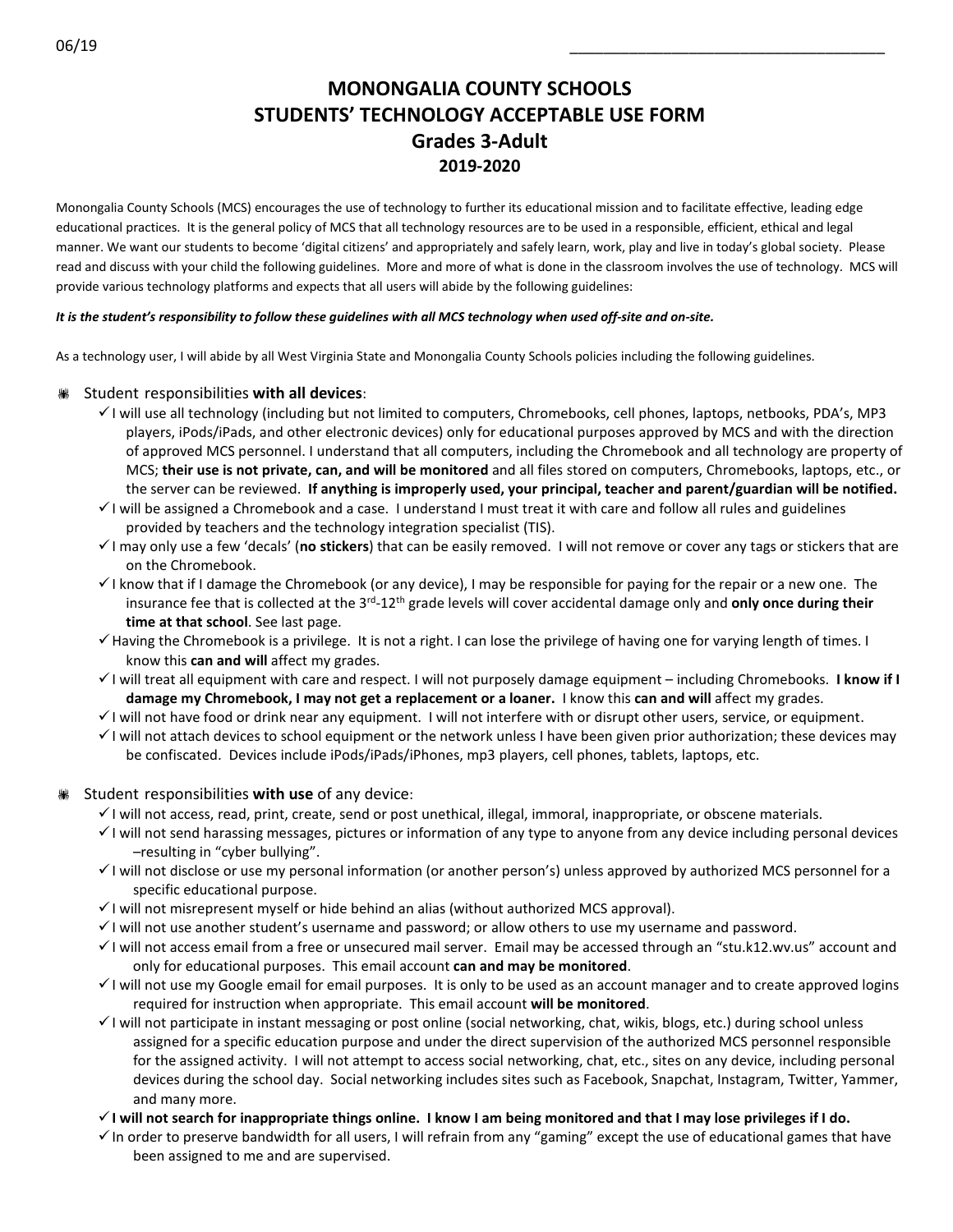- $\checkmark$  I will not use technology provided by MCS for inappropriate or illegal purposes, buy or sell goods for personal gain, or political lobby. Any inappropriate or unsafe use of MCS technology shall be reported to the adult in charge.
- $\checkmark$  I will keep educational files stored on servers to a minimum by utilizing my Microsoft Office OneDrive account or Google Drive account; users should occasionally back up their files.
- $\checkmark$  I will avoid excessive printing.

## **Student Fair use and Copyright:**

- $\checkmark$  I understand that all information obtained online is, unless specified, private property; therefore, I will not plagiarize information received in any form.
- I will adhere to copyright laws (including but not limited to: software, documents, pictures, articles, graphic files, audio, music (CD & online), video, text, etc.) and privacy considerations.
- $\checkmark$  I will cite all sources of information that I use in my projects and work, acknowledging the creator's work.

## **Student Network Security:**

- I will not download, upload, install, or access any software or files onto any computer, Chromebook, or other devices unless I have the approval of the building network administrator or other authorized MCS personnel.
- $\checkmark$  I will not delete the history on any device I use, including my Chromebook.
- $\checkmark$  I will use only files I have created or files/programs I am authorized to use; therefore, I will not change, copy, rename, delete, view or otherwise access files unless I have prior permission from the creator or network administrator.
- $\checkmark$  I will respect network security and not attempt to bypass it. This includes, but is not limited to, "hacking" and attempting to interfere with system security software. If I am aware network resources are being used inappropriately or bypassed, I will report it to the adult in charge.
- I know there is a filter in place that lets MCS know what I'm searching-whether it is a website or words. **This information can and will be shared with principals, teachers and/or parents/guardians.**
- $\checkmark$  I will not knowingly create, distribute, or execute any virus, worm, malware, spyware, spam, etc. or disable or change tools used to monitor hardware and software.
- $\checkmark$  I will use only my assigned user name(s) and password(s). I will not share these or any other system passwords and will notify the appropriate adult of any security problems of which I am aware. I understand I am responsible if anyone else uses my username/passwords in an unauthorized manner.
- $\checkmark$  I will respect network resources and will not engage in bandwidth intensive applications (This includes but is not limited to internet radio, TV programs, or streaming videos) without permission of the authorized school personnel.

## **Student Personal Devices:**

- $\checkmark$  I understand that these guidelines include use of personal devices such as cell phones, laptops, Chromebooks, iPods/iPads/iPhones, MP3 players, and other electronic technologies.
- $\checkmark$  I will not access school network resources with personal devices without the specific permission of the school network administrator. Devices that are connected without permission can and will be banned on the school's network.
- $\checkmark$  I will not use such devices for cheating, taking inappropriate pictures/videos, copying of materials that could be used for cheating, text messaging, circumventing the state/county network/internet filtering, cyber bullying, harassment, or any inappropriate communication.
- I understand that CIPA (Children's Internet Protection Act) requires that all Internet access be filtered; therefore, I will not use personal devices to circumvent these guidelines.

*I am personally responsible for my actions in accessing and utilizing the school's technology resources. If I use technology inappropriately, I can have my privileges suspended for a period of time which can impact my grades. Based on the severity of the violation, I could lose technology privileges permanently, including my cell phone. In the case of vandalism or malicious destruction of data or equipment, I or my parents could be expected to pay for repair and/or replacement of damages.*

For further information refer to both, West Virginia State Policy 2460 [\(http://wvde.state.wv.us/policies/](http://wvde.state.wv.us/policies/) ) and MCS policy and guidelines (<https://goo.gl/mWL5hk>). These polices are established to ensure safe, appropriate and educational use. Post this list at home and periodically go over these guidelines. <https://www.commonsensemedia.org/>



**~Together we can better keep your child safe while using technology~**